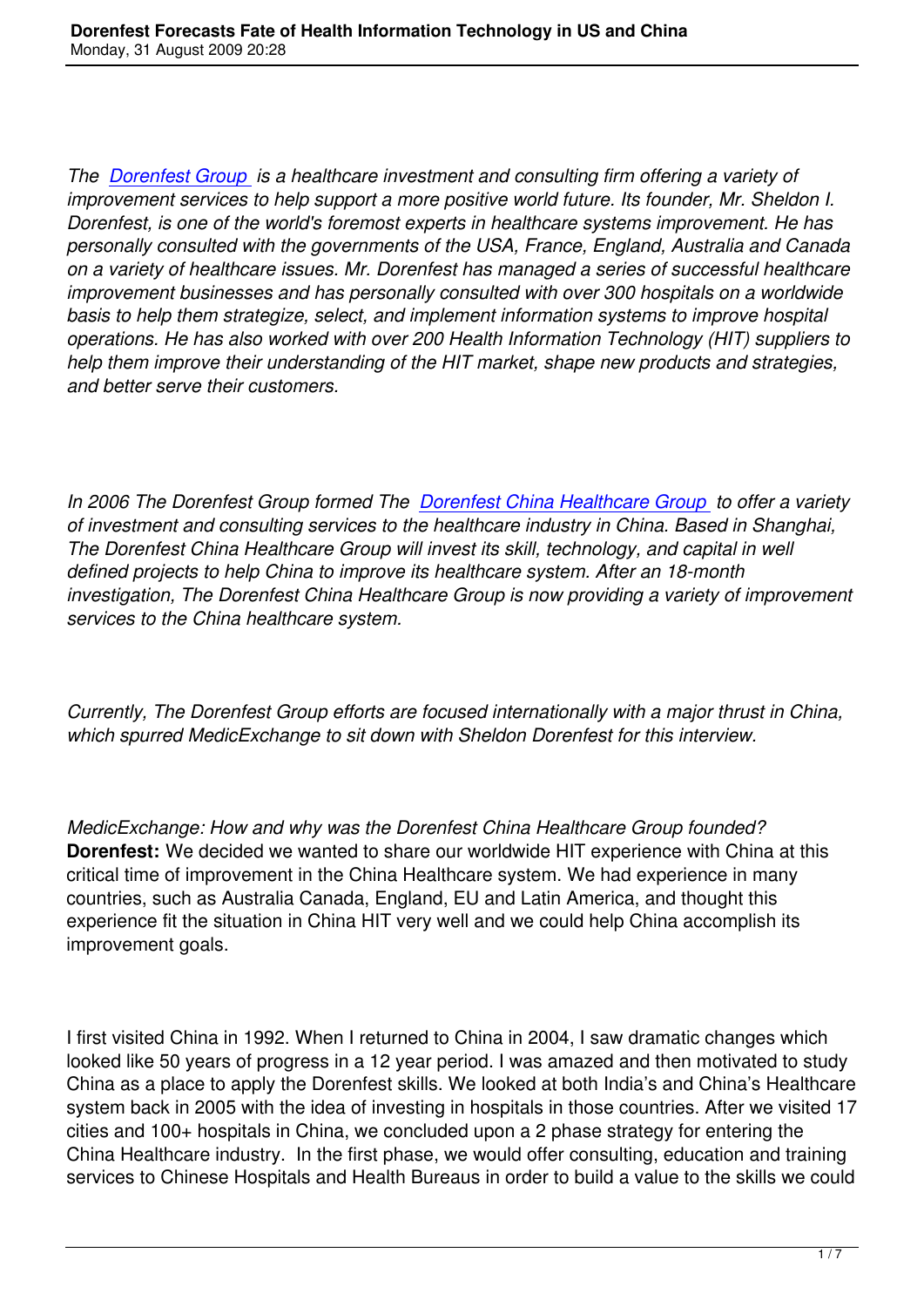bring to China and to learn how to do business in China.

In the second phase, we would begin to make targeted investments in partnership with Chinese Hospitals and Health Bureaus to help them accomplish their improvement goals.

Dorenfest wanted to start with a small investment to see if we could create a successful business before we moved into our phase two program.

Currently, Dorenfest has over 10 Chinese hospitals and Health Bureau clients including Peking University Third Hospital, Shanghai Changning District Maternity and Infant Hospital, Rizhao City People's Hospital, Shenzhen Health Bureau, Chongqing Health Bureau and Hong Kong Hospital Authority.

Dorenfest's largest hospital client is Peking University Third Hospital, which is one of the largest hospitals in Beijing. Dorenfest helped them evaluate their current IT efforts, and create a plan for improving those IT efforts. In addition to evaluation and planning services like those provided to Peking University Third Hospital, Dorenfest also helps its hospital clients to select products and vendors and helps them to implement those systems.

Dorenfest's first client was the Shenzhen Health Bureau who we started working with in 2006. We helped them to create a plan for implementing a regional health network and digital hospitals in the city of Shenzhen.

When Dorenfest entered the China Healthcare market to provide HIT consulting services there were no foreign consulting businesses operating in the China HIT market. IBM made its first consulting sale in the fall of 2005 and Dorenfest made its first sale in the summer of 2006. Since that time the market for HIT consulting services in China has begun to emerge. IBM Consulting now has about 20 clients, and Dorenfest is the only other foreign consulting firm to make significant inroads into the China HIT market. . Through the provision of a variety of educational services to Chinese hospital leaders, the need for consulting services in Chinese hospitals has become apparent. We feel that Dorenfest is now in a good position to grow rapidly as the HIT market in China continues to develop.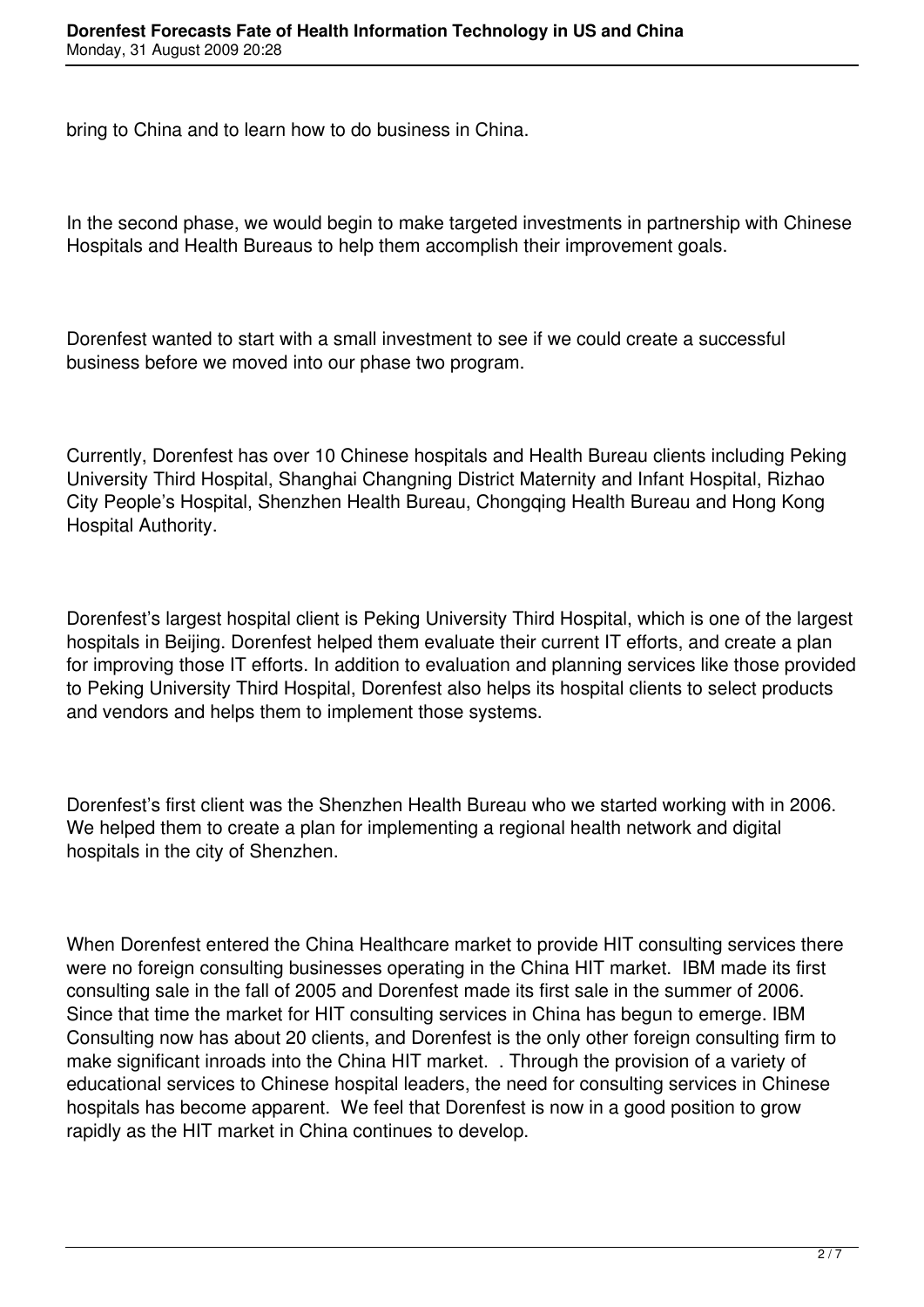*MedicExchange: Explain for our readers the evolution, and present situation in China HIT vs. U.S. and how you view the future of HIT in those countries.*

**Dorenfest:** Happy to do that. When I first came into HIT in 1970, US hospitals' work processes were completely manual. The US was spending 7% of GDP on Healthcare, or \$75 billion, with less than 0.25% of Healthcare spending devoted to HIT at that time. Now, the US spends over 16% of GDP on Healthcare, or over \$2 trillion. Currently, almost 4% of that is devoted to HIT. So, today, over \$70 billion is spent on HIT alone. The CMS forecasts that by 2015 the US will spend 20% of GDP on healthcare and the share devoted to HIT will be even larger at that time.

The problem in the United States Healthcare system in 1970 was that we were spending too much on Healthcare. Today the problem is we are still spending too much on Healthcare, but in the act of trying to reduce Healthcare spending over the past 4 decades we have increased Healthcare spending substantially and hurt quality of care in the process.

Similarly, the US HIT investment results have not been good. Expenditures on HIT have grown dramatically as the US went through 5 generations of HIT changes during the period. In 1970, everything was manual with much redundancy in manual work processes. It was easy for industry leaders to observe that if everyone could be notified and all files updated at once, it would save time and money and reduce opportunity for error. With that vision, the software companies in the 1970s were creating their products to automate the medical record, reduce errors and make hospital care more efficient. In retrospect, because of poor management of change, the 5 generations of HIT implementation in hospitals resulted in much more redundancy and duplication than existed in the manual system. The problem was that each generation of change kept something from the previous generation, and side by side, added a new system so that process became more complex and grew more costly and error prone. Until our awareness and the effort is put into work process improvement and better change management the problem will keep getting worse.

From my experience in other countries, the later a country starts its adoption of information technology in Healthcare, and the more it learns from the poor results of earlier adopters, the better that country will do with its investment in HIT. For example, Hong Kong started with 3 programmers in 1991 and has evolved by 2009 into one of the most advanced HIT programs in the world. With over 8 million citizen's health records in an electronic database, Hong Kong citizens can go to any of 43 hospitals in Hong Kong as an outpatient where a physician can call up the patient records and treat the patients with a great deal of knowledge and awareness. The Hong Kong Hospital Authority work processes are relatively seamless, with little redundancy.

Dorenfest found in its investigation of HIT in China that Chinese hospitals were beginning to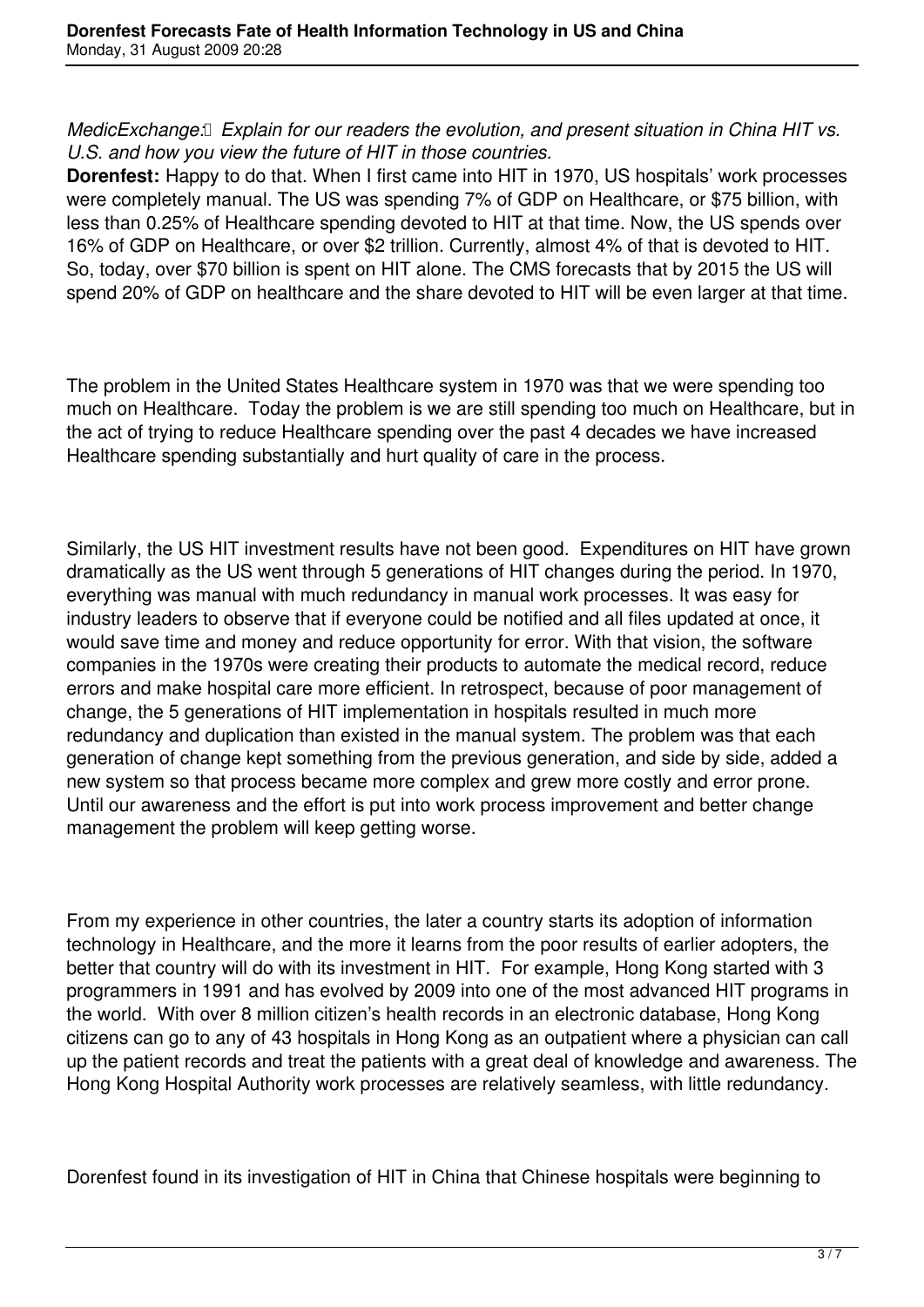resemble US hospitals in their early adoption of IT and were adding work, instead of taking away work, when new IT systems were implemented. This is where Dorenfest is providing extremely valuable insights and services to the China Healthcare system to help China manage the work process changes and IT systems implementation in a more effective way. By paying more attention and learning from the factors that created poor results in early adopter countries and the factors creating better results amount later adopters, China will be able to improve results from HIT investment and leapfrog the rest of the world in HIT use to become a showplace similar to what China has been able to accomplish in other industries.

## *MedicExchange: What is your forecast of how HIT will change in the U.S. and China over the next two decades?*

**Dorenfest:** The US economy is troubled due to its past mistakes. Money became so easy to make that the US began to lose a lot of its skills in primary industries such as manufacturing. The situation of easy money permitted US Healthcare spending to get wasteful and out of control.

Among ten leading developed countries, including Germany, UK, France, Japan, Australia, Canada, Italy, Spain, Korea and the US, that are among the largest economies with the best Healthcare, the US spends over \$7,000 per person, which is more than double the amount spent by the next leading spender, Germany, and spending drops from there for the remaining countries.

Looking at life expectancy, in 1960 US was number 5 among these countries. In 2004, the US was number 9. In 1960, the number 10 country was over 15 years behind the United States in life expectancy. In 2004, that country was less than 1 year behind us and looks like it would soon surpass us. Obviously our money is not buying good results.

In HIT, even the 20 to 30 billion in EMR Stimulus funds may not be a good investment for the country, and that money could be devoted to higher priority activities with better results. Even, if 20 to 30 billion dollars were invested to eliminate redundancy in work processes, the return on investment would be much higher.

On the other side of the world, China finds itself in the opposite position from the US:

1. China does not spend enough on healthcare,

2. China has very efficient Healthcare providers, with the average hospital in China having between 1 and 2 employees per hospital bed, while the average hospital in the United States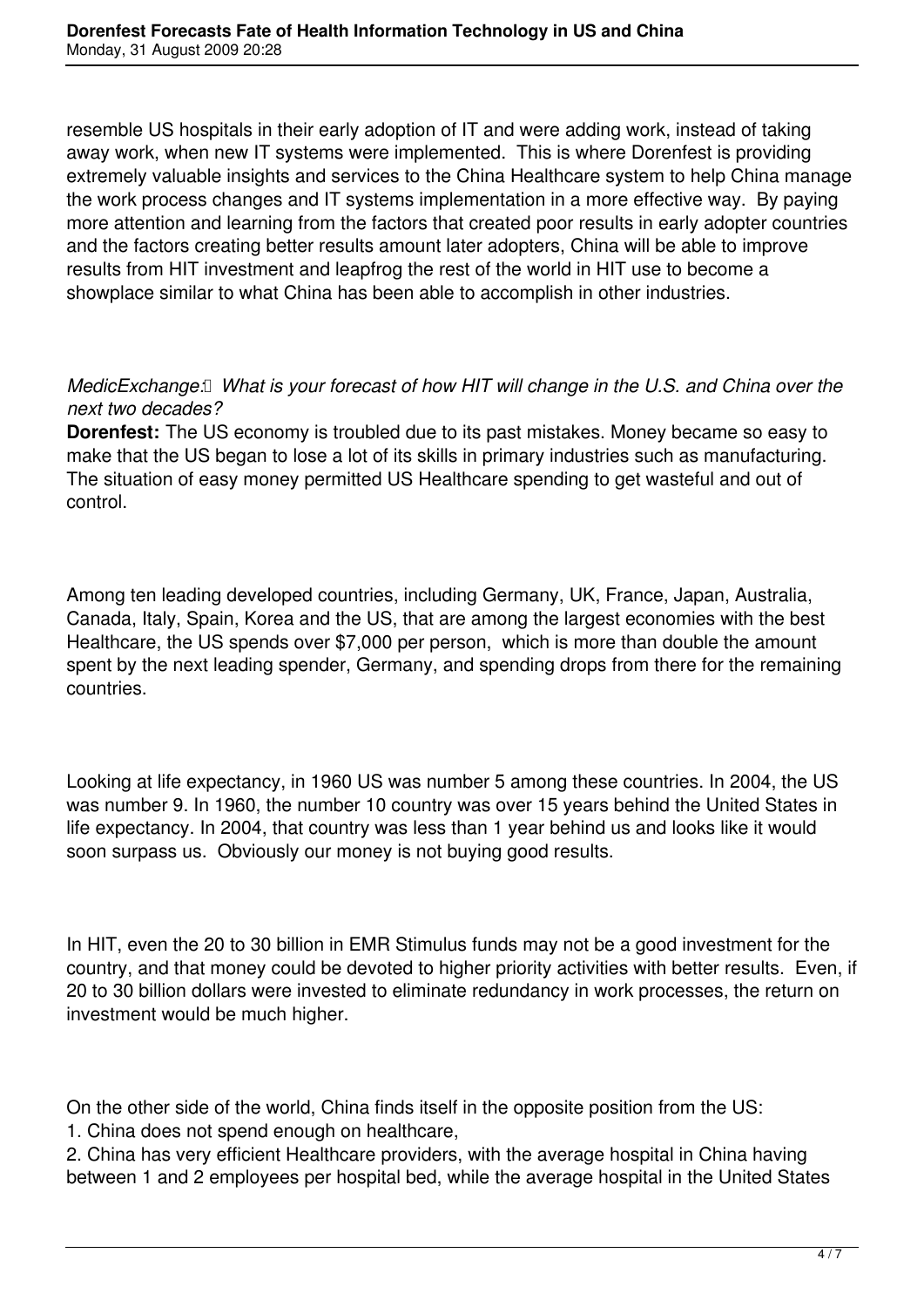has 4 to 5 employees per hospital bed

3. China's spending on HIT is relatively small, at only a couple billion dollars a year compared to over \$70 billion in the US,

4. China has a stimulus program for healthcare of \$ 125 billion to reform the healthcare industry and HIT is one of the 8 pillars of this reform effort.

Both China and the US need to reform and improve their Healthcare systems. In the US we spend too much and do not get a good result. ROI is too small.

China spends too little. While China gets a very good ROI, it has many Healthcare problems associated with underinvestment. China's Healthcare difficulties can be addressed by spending more at the same level of efficiency. Increasing ROI from US Healthcare spending is a much more difficult problem to solve.

We believe the economy in China is burgeoning and will become the leading world economy in the next decade. With China's Healthcare in the early stages of reform and ready to take big leaps forward, we think that by bringing the experience of the West to China to help China do more of what the West has done right and less of what the West has done wrong, China will leapfrog the West in many areas of healthcare. This is why we have picked this point in time to enter the China Healthcare Industry.

## *MedicExchange: Any predictions regarding US healthcare insurance reform?*

**Dorenfest:** In the US, we have a large uninsured population, and if you happen to lose a job when you are sick, and your insurance terminates, the preexisting condition, may cause new health insurance to be very expensive and hard to obtain. So it is of great benefit to society to address this problem more effectively. Any one of us could meet up with the situation I have described. It will cost money to solve this problem, and we need to find ways to offset this cost.

The insurance industry in the US, with a myriad of insurance plans and companies, no longer provides the useful function it once did. There is great waste in the administrative costs and high profits of the insurance industry, with insufficient offsetting benefits to compensate society for the waste. We believe that by simplifying the insurance industry, the reduced costs would more than offset the higher costs of universal insurance coverage.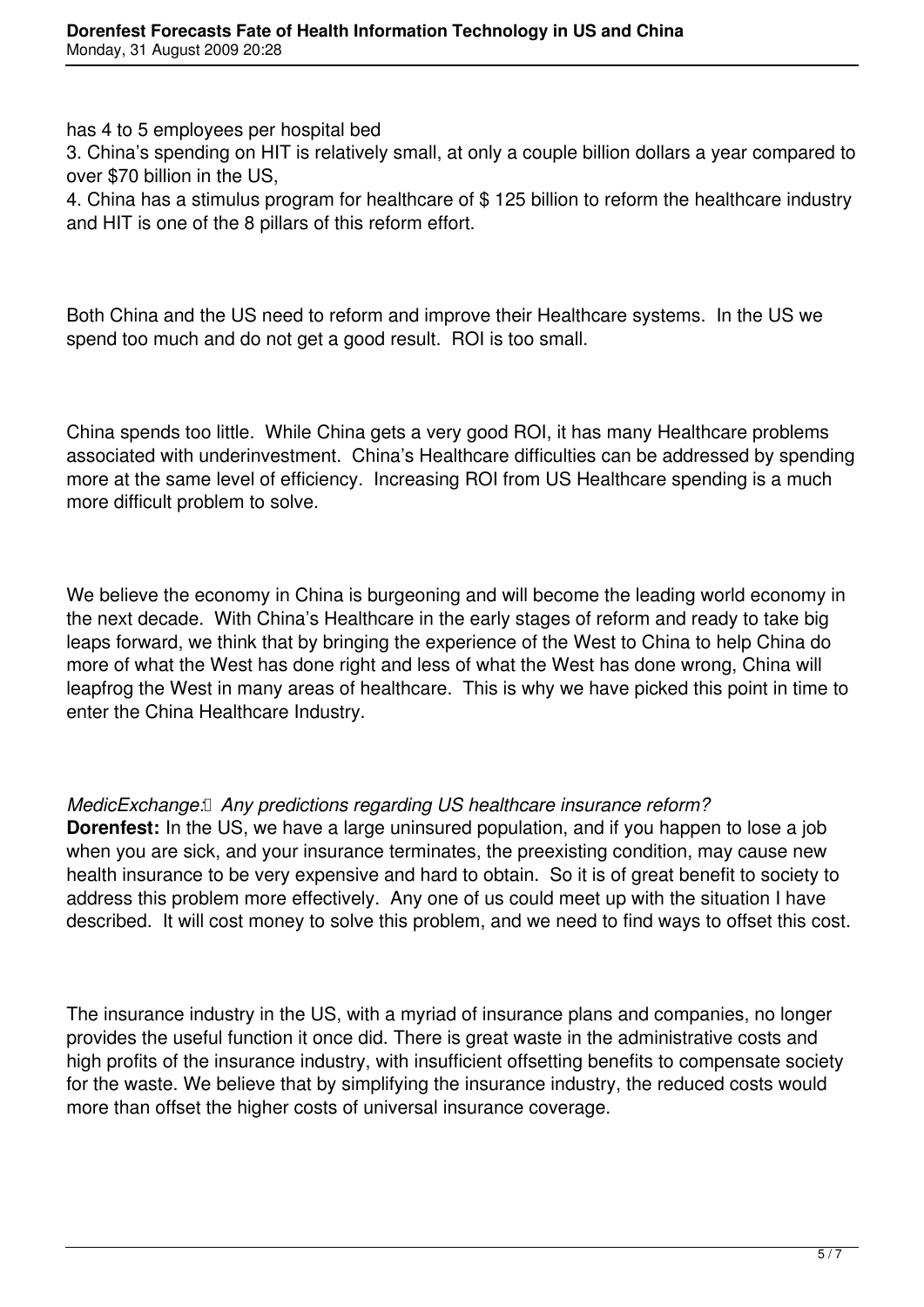Just a concluding comment I would like to make. At key points over the last 40 years, when the US Government took major action to better control the cost of Healthcare, the aftermath provided the sharpest jumps in Healthcare costs and often quality problems to follow. Examples are abundant. To cite a few, as follows:

1. In the early 1980's inpatient costs of care were rising, patients stayed in the hospital too long and there was an over abundance of inpatient admissions. Through a variety of actions the government and the healthcare industry increased the use of ambulatory care hoping to decrease the cost of inpatient care. The net result was inpatient care rose anyway and ambulatory care costs grew substantially.

2. Also in the 1980's, DRG's came into being. They were meant to provide guidance, to manage care and save money. Instead, the DRG process increased administrative costs substantially and the hospital industry learned how to manage the reimbursement process to the benefit of their revenue causing rising costs for the nation.

3. In the 1990's, managed care and integrated delivery were created to control the costs of the Healthcare industry. For a period of time that was accomplished as costs grew at a slower rate. About equal to GDP growth for a few years. The procedures that allowed that to happen were very coercive and society rebelled against managed care because of a huge number of quality problems associated with it. Then costs rose sharply again.

There are many ways to reform the US Healthcare industry. The cornerstone of insuring the uninsured is a great step. But it is hard to believe that this will not cost the nation a lot of money. So our leaders need to look very hard at how they can reverse the trend of healthcare cost as a percentage of GDP in the future, and increase ROI on Healthcare spending.

We can only hope our leaders have an epiphany, stop paying attention to the special interest groups and start to properly fix up the healthcare industry.

*MedicExchange: Thank you for the interview.* **Dorenfest:** It's my pleasure.

*• To learn more about The Dorenfest Group, a healthcare investment and consulting firm offering a variety of improvement services to help support a more positive world future, visit Th e Dorenfest Group website*

*. • To learn more about The Dorenfest China Healthcare Group , who offer a variety of [investment and consulting s](http://www.dorenfest.com/ASP/default.asp)ervices to the healthcare industry in China, visit the website. • To learn more about the Dorenfest perspective on the US healthcare crisis see The American Healthcare [Crisis Presentation](http://www.dorenfest.com/ASP/chinadefault.asp)*